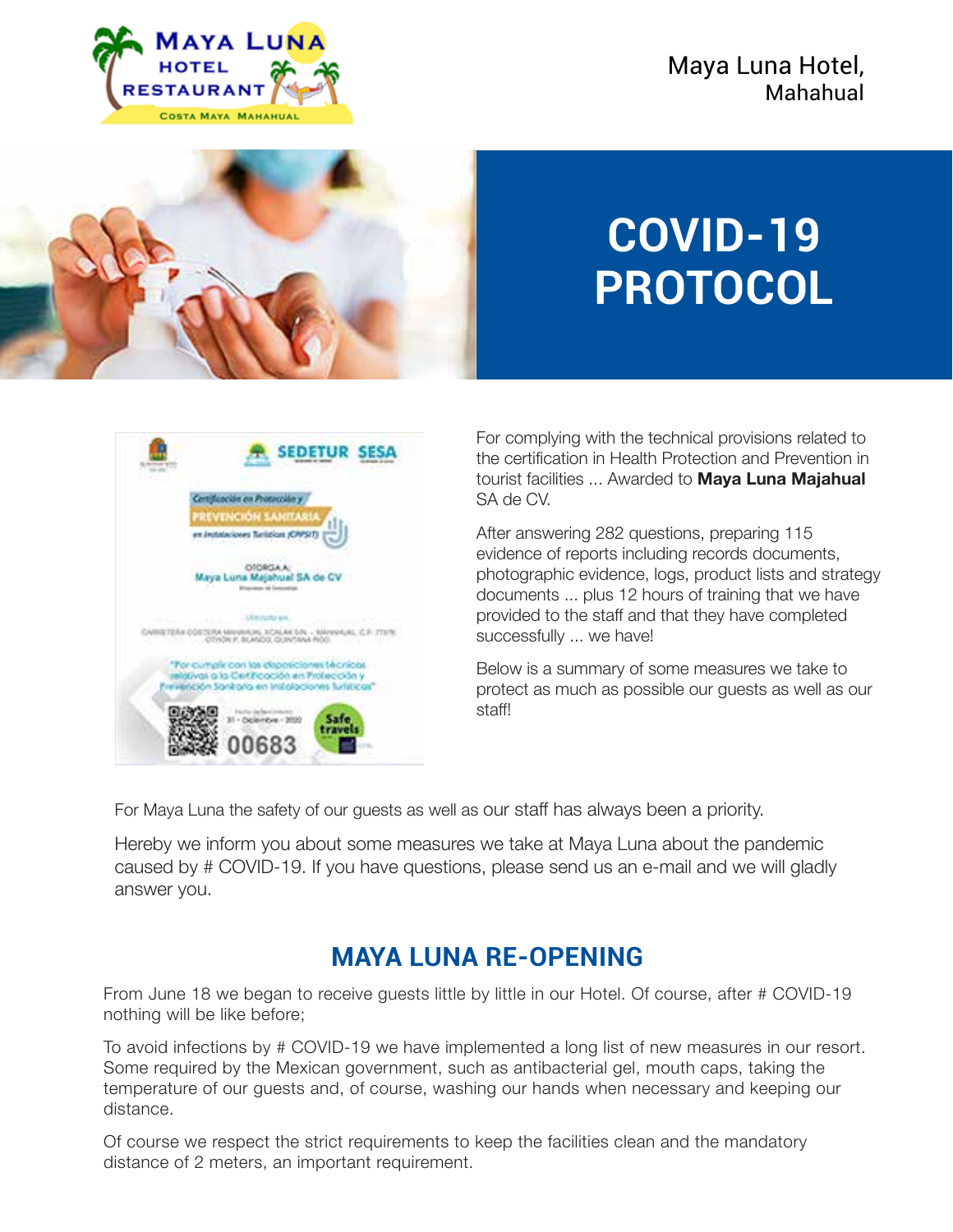

## **LATER VACATION # COVID-19**

For all those who know the restaurant of our hotel, know that the distance does not have to be a problem, on the contrary. Maya Luna's location 4 km from the town is already a great advantage at this time. Furthermore, the 4 bungalows are separated by 7 meters. The tables on the beach are also 5 meters apart.

Actually, these "characteristics" make Hotel Restaurante Maya Luna the ideal place to take a vacation in a natural way in the post-# COVID-19 era or the "new normal".

## **ADDITIONAL MEASURES FOR YOUR SAFETY**

To make your vacation as pleasant and safe as possible, we have taken the following additional steps at Maya Luna. (Of course all these measures are in accordance with the guidelines and requirements of the Federal Government).

## **CONTACT WITH THE MAYA LUNA TEAM**

With our work team we review every week the (new) guidelines that the government has imposed on us regarding # COVID-19. These meetings will be about contact with guests, hygiene in general and in the kitchen in particular to keep the facilities clean.

During the first stage the staff will have as little contact as possible with the guests. In common areas everyone is required to wear mouth covers and gloves. We wash our hands regularly with disinfectant soap. In the bungalows we also make disinfectant soap available to guests. Just like we offer mouth covers to our clients.

Each bungalow has its own lounge chairs in front. Of course the mattresses and loungers are also kept clean.

### **CLEANING OF THE FACILITIES**

Due to # COVID-19 we had to adapt our policy regarding cleaning the bungalows; According to international guidelines, all bungalows will be equipped with their own cleaning kit so that our guests can keep their bungalow clean during their stay. The goal of this change is to minimize contact between us and guests. Of course we make sure that there is enough toilet paper every day and that the garbage is emptied. At the end of the stay we do a deep cleaning of the bungalow.

If our guests prefer daily cleaning, it will be agreed upon arrival at what time it will take place. During cleaning, guests have to leave their bungalow for at least one hour while staying elsewhere on the beach.